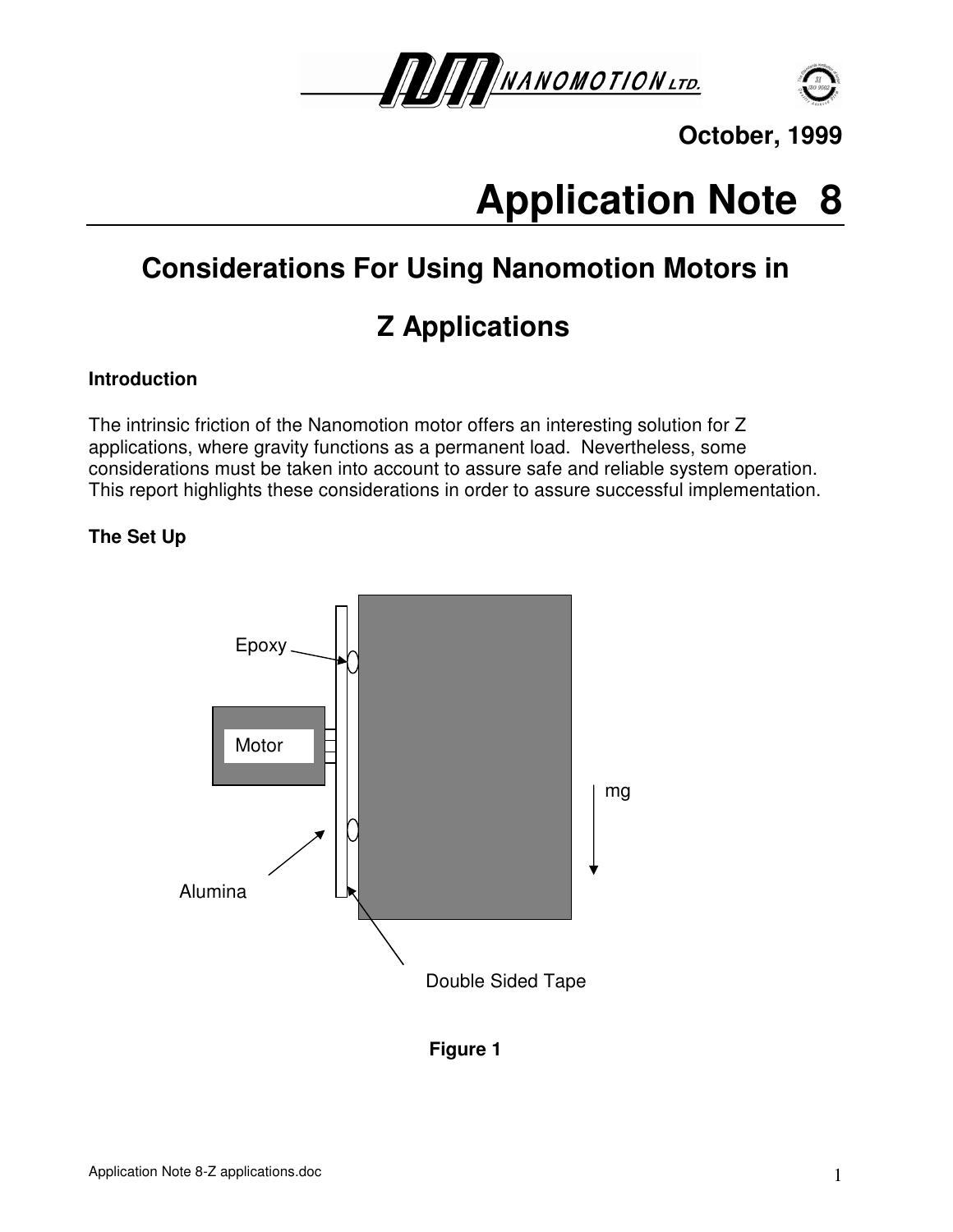



#### **Motion Under Gravity**

This application is very unsymmetrical, where much higher forces are required to move upwards as compared to downwards.

Special tuning of the control set up with different parameters for each direction are required. This application note concentrates on the intrinsic friction and the static hold force.

Figure 1 above highlights the correct installation of the Nanomotion motor as stipulated in the motor manuals.

While operating Nanomotion motors in the Z direction, the following points should be considered:

- 1. Intrinsic friction.
- 2. Shearing of the double sided tape.
- 3. Shearing of the epoxy.
- 4. Vibrations

#### **Intrinsic Friction**

The static holding force is typically 4N per motor fingertip in the HR series of motors. The intrinsic friction may be slightly reduced with time due to humidity and absorption of other contaminants on the alumina surface.

With a safety margin, we shall assume then a static holding force of v 2 N/µ after very long periods of non-use (this is an exaggerated precaution).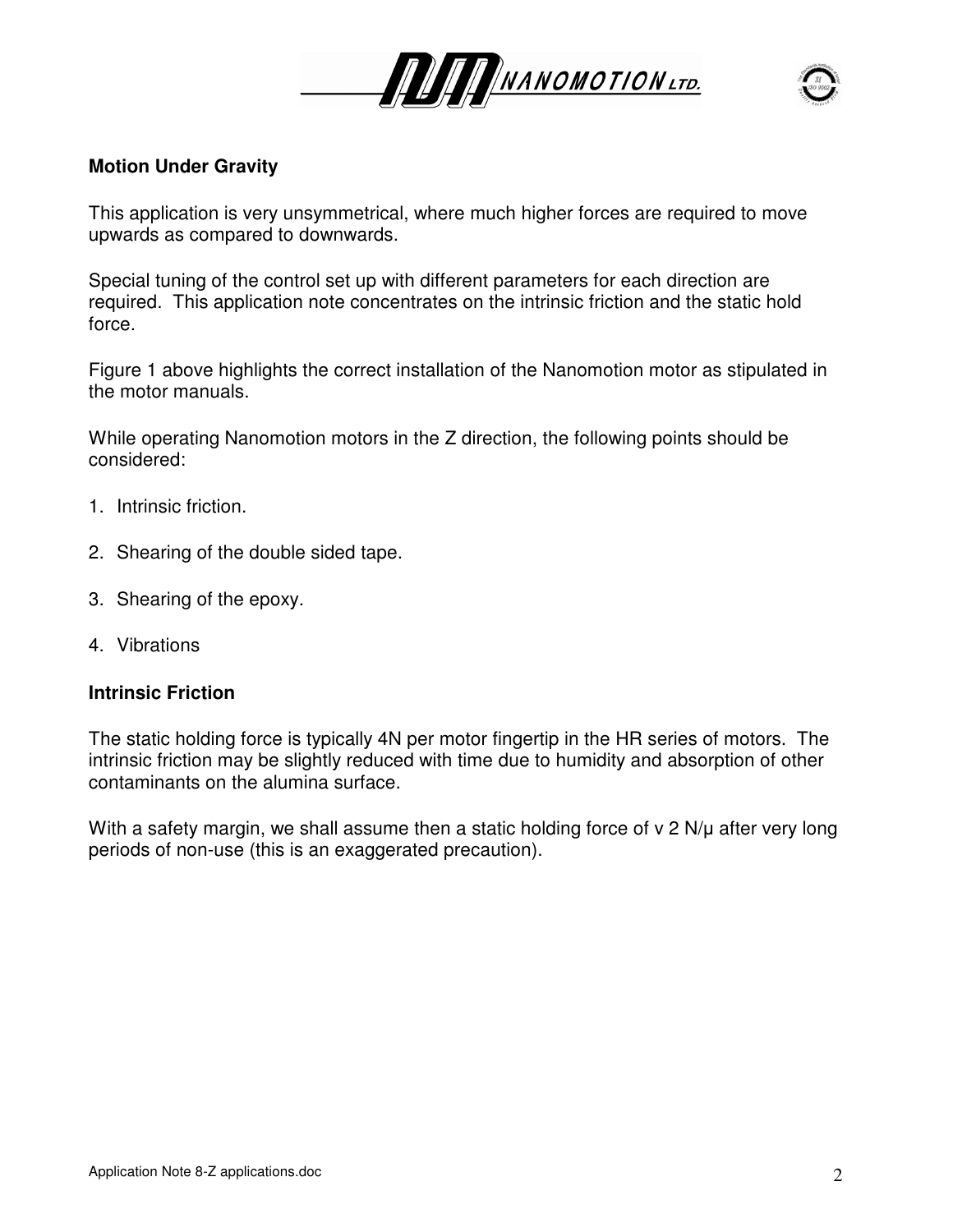



#### **Shearing**

The shearing of the double sided tape may be very noticeable for a small contact area, nevertheless, the shear of the tape is overcome by the epoxy.

The shear of the epoxy is as follows:

Let shear modulus G=800 µPa

Epoxy drop diameter 2r=2mm

Shear section (thickness of the double sided tape) d=0.1mm

Number of drops  $= n$ 

$$
F = \frac{G \bullet n \frac{\pi r^2}{2}}{d} \bullet \Delta X
$$

**Where** 

∆X is the shear

F is the applied force

$$
F = \frac{800 \bullet 10^{6} \bullet \frac{\pi}{2} \bullet 10^{6} \bullet n}{10^{-4}} \Delta X
$$

= 12.5 10 $^6$  n  $\Delta$ X

For n=2 drops we get

F=25  $\bullet$  10<sup>6</sup>  $\Delta$ X or stiffness of 25 N/µ

This value is far beyond the motor stiffness. However, in applications with multiple HR-8 motors, obviously more epoxy drops should be used.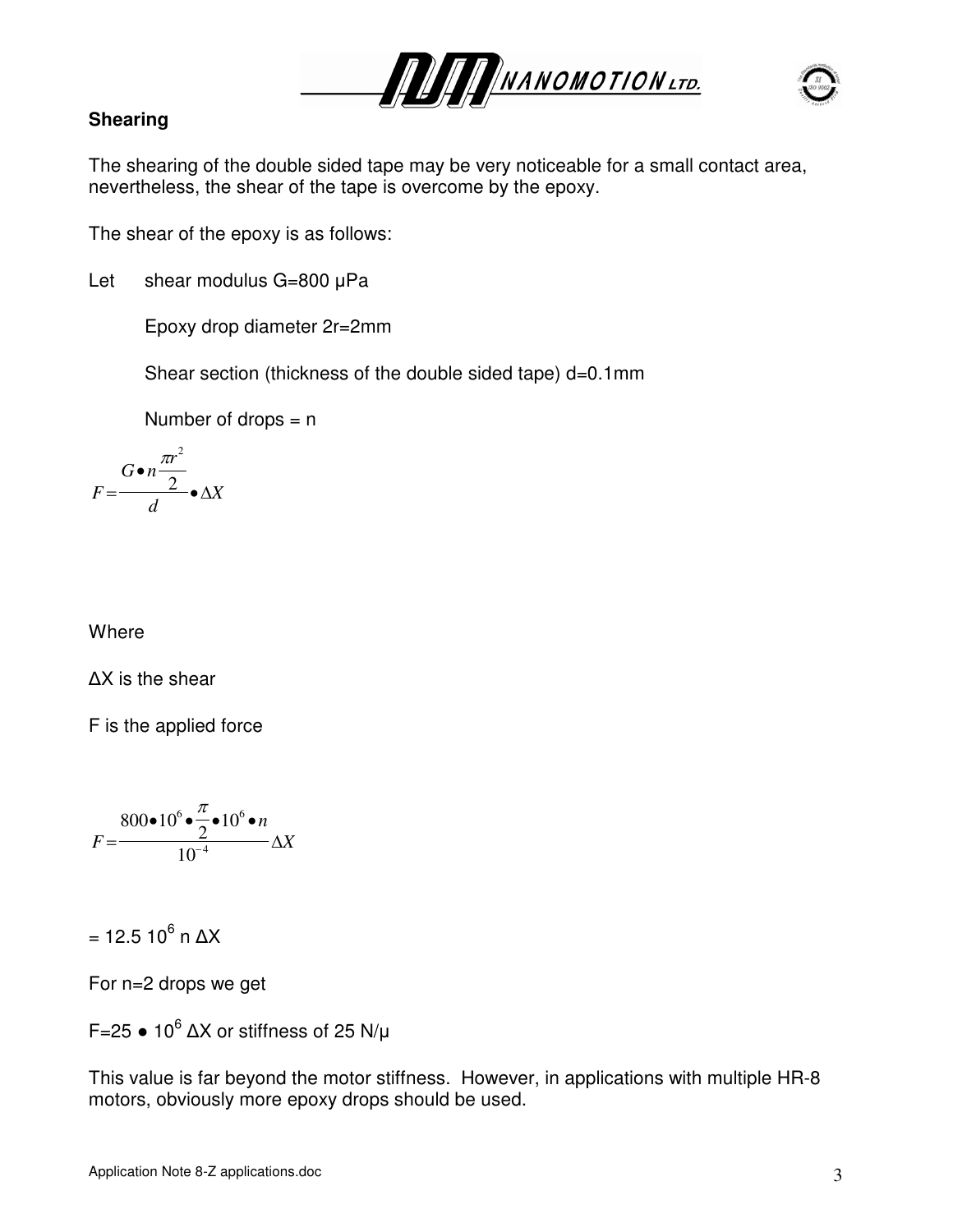

#### **Vibration**

Assuming a vibration spectra  $A<sub>z</sub>$  (W) at the mass m in the gravitational direction, the vibration force  $F_v$  is given by:



#### **Equilibrium**

As the vibration is symmetrical and the gravity is not, the system will be stable when:

$$
F_v + mg < F_H\,
$$

Lets take a numerical example:

One) let m be 200 grams and an HR-1 motor, we get:

$$
F_v + 2 = 2
$$

$$
F_v=0
$$

Any vibration will cause the stage to slip.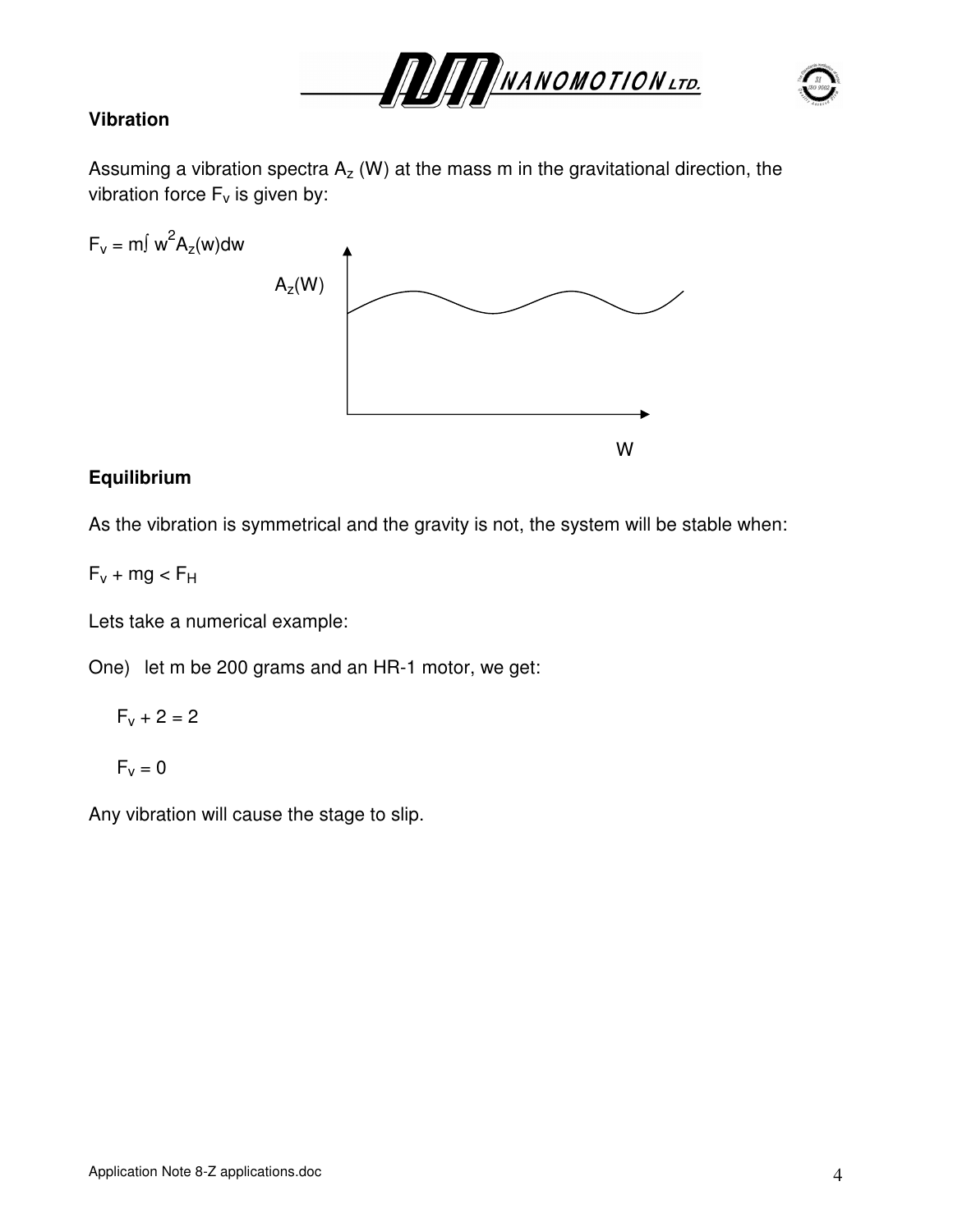



Two) Let m be 100 grams and an HR-1 motor:

Here  $F_v \leq 1$ N

At 100 Hz, the maximum vibration amplitude is:

$$
A \bullet (2\pi \bullet 100)^{2} = 10
$$
  

$$
A = 10^{-3} / 36
$$
  

$$
3 \bullet 10^{-5}
$$
  

$$
= 30 \text{ }\mu
$$

### **Consideration of Industrial Vibration**

The attached table indicates vibration levels in various environments. The ISO workshop value is a typical industrial standard.

We see a value of 32000  $\mu$  inch/sec  $\omega$  50 – 100 Hz.

The vibration amplitude A is given by:

$$
A = \frac{32 \cdot 10^3 \cdot 10^{-6}}{40 \Delta f} m
$$

As  $\Delta f = 50$ Hz

$$
A = 16 \mu
$$

Taking a center frequency of 75 Hz, the acceleration a is given by:

a = Aw<sup>2</sup> = 16  $\bullet$  10<sup>-6</sup>  $\bullet$  (2π  $\bullet$  75) = 3.55 m/sec

Bearing in mind that the vibration is a statistical effect, an additional factor 2 is suggested to overcome local fluctuations.

Thus,  $a_v = 7$  m/sec